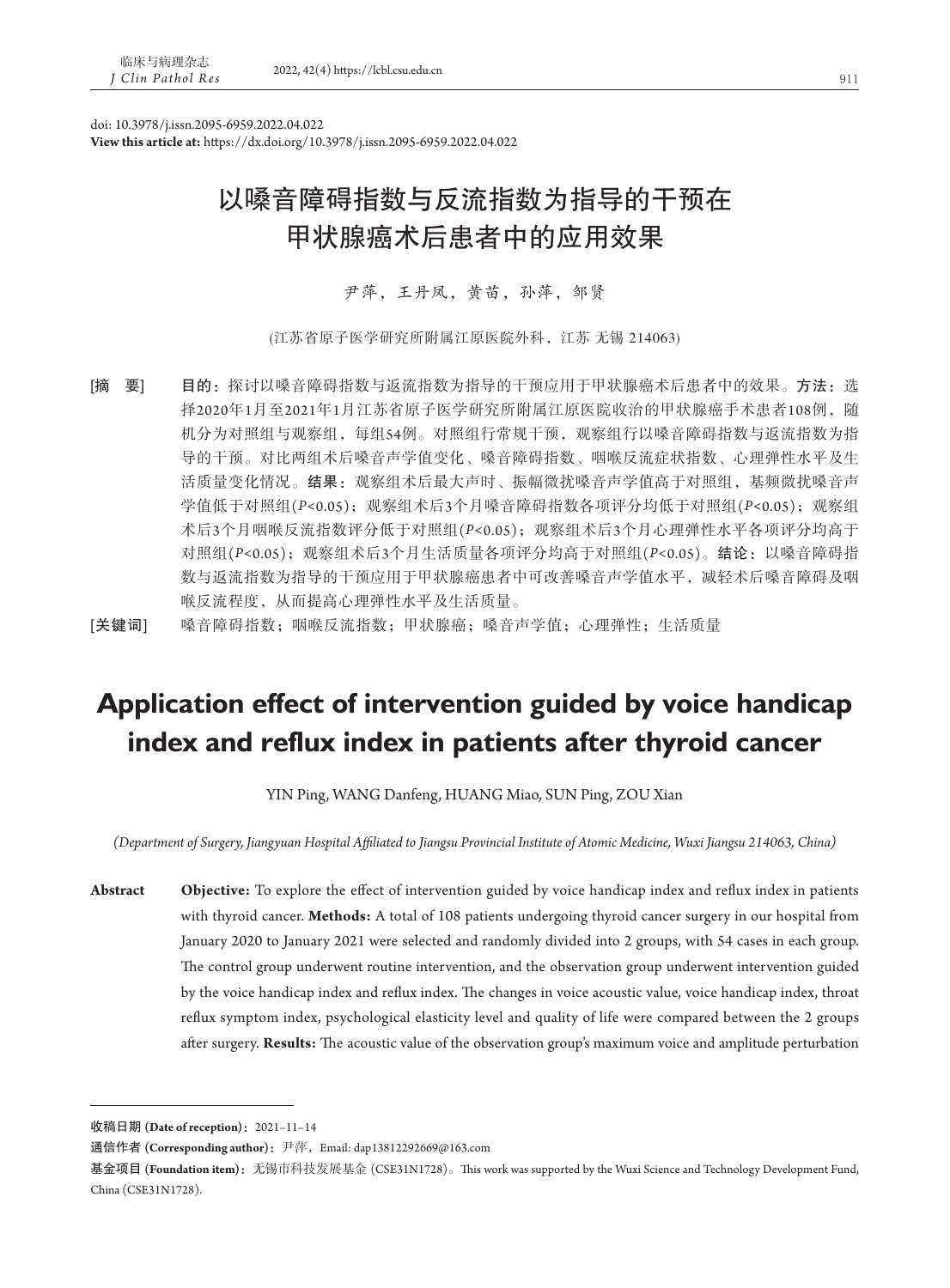voice after operation was higher than that of the control group, and the fundamental frequency perturbation voice acoustic value was lower than that of the control group (*P<*0.05); the scores of the voice disorder index in the observation group were lower than those in the control group at 3 months after operation (*P<*0.05); the throat reflux index scores of the observation group were lower than those of the control group 3 months after the operation (*P<*0.05); the psychological elasticity scores of the observation group were higher than the control group 3 months after the operation (*P<*0.05); the quality of life scores of the observation group were higher than those of the control group 3 months after operation (*P<*0.05). **Conclusion:** Intervention guided by voice handicap index and reflux index can improve the acoustic level of voice in patients with thyroid cancer, reduce postoperative voice disorder and throat reflux, and improve the level of mental elasticity and quality of life.

**Keywords** voice handicap index; throat reflux index; thyroid cancer; voice acoustic value; psychological elasticity; quality of life

甲状腺癌是目前临床高发肿瘤疾病,相关调 查[1]显示:我国甲状腺癌发病率约占所有癌症发病 的1%~5%,且其发病率呈年轻化趋势。目前临床 对此类患者主要可采用手术治疗,随着临床微创 技术的显著发展,喉返神经损伤和声带麻痹的发 生率明显下降,但部分患者在术后仍会发生嗓音 异常、呛咳等情况,对其日常生活活动及生活质 量造成负面影响,因此需在术后给予患者有效干 预[2-3]。嗓音障碍指数是评估人体声带功能状态的 客观指标,而反流指数是反映咽喉反流症状的严 重程度的重要指标[4]。本研究对江苏省原子医学研 究所附属江原医院收治的甲状腺癌手术患者实施 以嗓音障碍指数与返流指数为指导的干预,拟对 比常规干预效果。

# 1对象与方法

## 1**.**1对象

选择2020年1月至2021年1月江苏省原子医学研 究所附属江原医院收治的甲状腺癌手术患者108例, 随机分为对照组与观察组,每组54例。其中对照 组男22例,女32例;年龄22~75岁(52.06±3.71)岁; 手术方式:甲状腺全切除及中央区淋巴结清扫术 25例、甲状腺单侧腺叶切除及中央区淋巴结清扫术 29例;术后嗓音障碍程度:轻度25例、中度19例、 重度10例;合并咽喉反流37例。观察组男18例,女 36例;年龄24~74(52.39±3.55)岁;手术方式:甲 状腺全切除及中央区淋巴结清扫术28例、甲状腺 单侧腺叶切除及中央区淋巴结清扫术26例;术后 嗓音障碍程度:轻度27例、中度18例、重度9例; 合并咽喉反流38例。

纳入标准:年龄≥18周岁;术后3 d发现嗓音 障碍症状;均行甲状腺全切除术或甲状腺单侧腺叶 切除术及中央区淋巴结清扫术。排除标准:术前合 并语言障碍;术前合并功能性嗓音障碍;术前声带 麻痹:术前环杓关节脱位;术前存在发音系统障 碍;术后存在喉部形态受损;术前存在喉部运动功 能缺陷;术后发生喉返神经受损;治疗依从性差; 不配合术后定期随访。本研究经江苏省原子医学研 究所附属江原医院医学伦理委员会审核批准。两组 一般资料的差异无统计学意义(*P>*0.05)。

## 1**.**2方法

对照组行常规干预,日常饮食中避免暴饮暴 食,禁食入高糖、辛辣刺激食物。并嘱咐患者在 发声15 min内禁止饮水,饮水须为温水,以尽可能 减少对咽喉及周围肌肉的刺激。

观察组实施以嗓音障碍指数与返流指数为指 导的干预,采用嗓音障碍指数量表和咽喉反流症状 指数量表对患者反流情况及嗓音障碍情况进行评 估。1)轻度嗓音障碍患者(嗓音障碍指数量表评分 为1~30分)。干预人员对患者实施嗓音保健训练, 持续锻炼至术后3个月。具体如下:①喉部放松练 习。干预人员嘱咐患者保持口腔微张状态,采用经 鼻深呼吸,在呼气时发出均匀而微弱的气流,以使 声带受气流冲击而形成连续如水泡般平稳元音, 20次/d。②呼气吐纳练习。干预人员嘱咐患者保持 喉部放松,并实施胸腹式联合呼吸,将双手放置在 腹部,使其感受呼吸时腹部的起伏,此动作熟练后 用1根长度为5 mm的吸管含在两唇间, 闭紧双唇后 避免呼吸时漏气,用1只手感知气流流动。再将吸 管置于水中,用鼻吸气,经吸管呼出气体,此过程 尽可能保持收腹时间为10 s以上,20次/d。③运动 姿势锻炼。干预人员嘱咐患者保持自然直立状态下 下颌放松微微内收,再进行圆唇、伸舌、舌尖打 转及唇齿轻咬的动作,20次/d。2)中度嗓音障碍患 者(嗓音障碍指数量表评分为31~61分)。干预人员 嘱咐患者在以上基础上,实施以下喉部声带锻炼,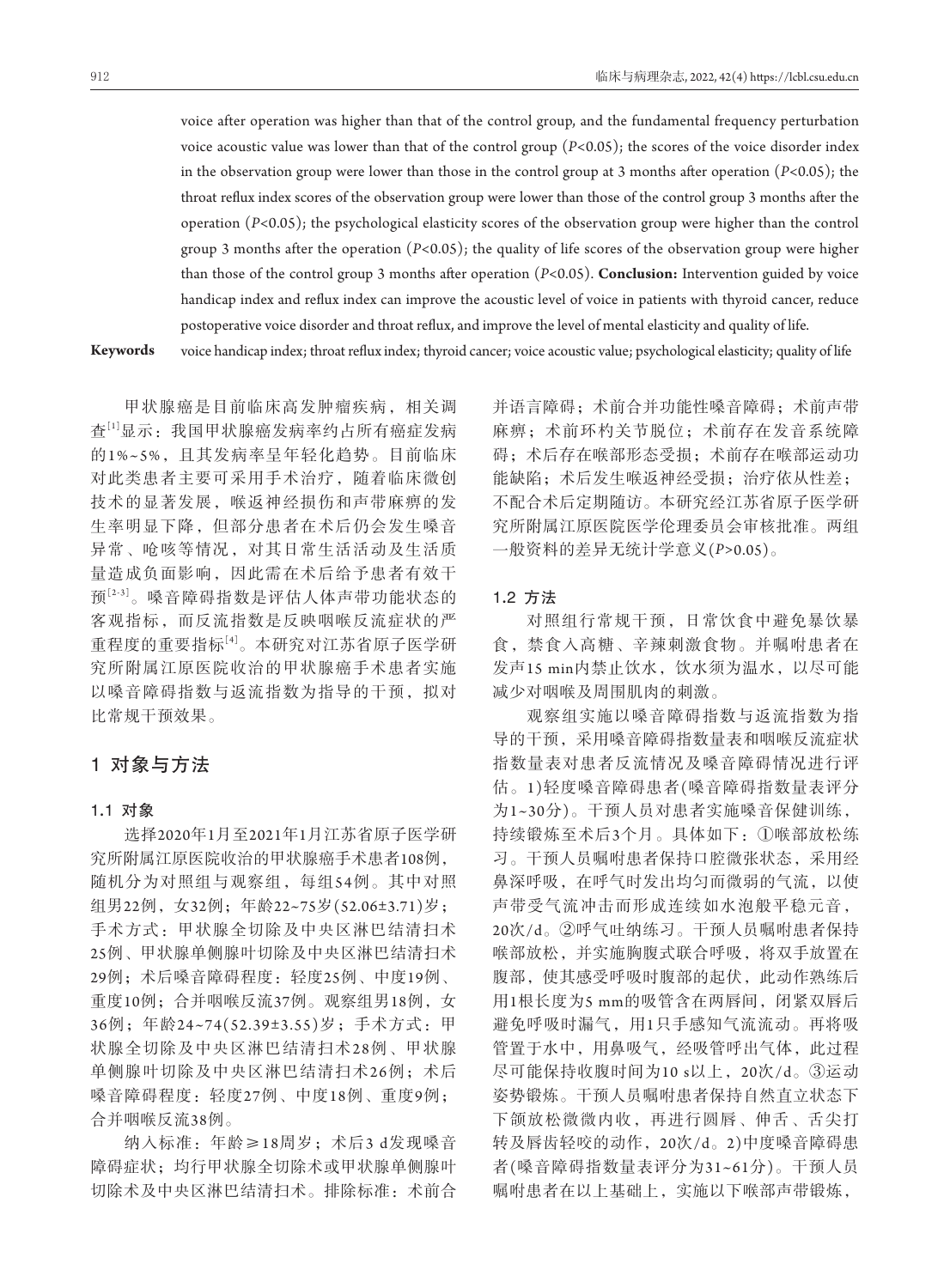持续锻炼至术后3个月。①共鸣发声锻炼。患者用 鼻咽腔共鸣的方式增强发声响度及穿透力,发出 元音"i",然后逐渐过渡至单词、词组和句子, 20次/d。②打哈欠锻炼。干预人员嘱咐患者尽可能 做张口动作,并保持下颌不动,再进行吸气做打 哈欠动作,并感受双耳暂时堵闷感,保持4~6 s, 20次/d。③舌肌操训练。在打哈欠锻炼后用舌尖沿 四周牙床、口腔内颊和内唇转圈,顺、逆时针各8 圈。3)重度嗓音障碍患者(嗓音障碍指数量表评分 为61~120分)。在上述锻炼的基础上重建自身发声 锻炼,持续锻炼至术后3个月。保持声带放松,并 以低语发音从而使声带为完全闭合略外展,再实施 嚼音训练,即闭口后做大幅咀嚼锻炼,在咀嚼的同 时发出"a""e""i""o""u"元音,再进行 含水发声锻炼,口含5 mL的温盐水,并发出"u" 音, 然后放松喉部, 每次保持20 s, 3~4次/d。 4)以反流指数为指导的干预。采用咽喉反流指数症 状指数量表评估患者反流情况,对存在咽喉反流情 况者给予口含金果饮咽喉片,2 g/次,6次/d,并 在含服后进行以下运动:①摆喉运动。干预人员嘱 咐患者颈肩部放松,用拇指和食指扶甲状软骨, 再进行小幅、高频摆动,并发出"a""e"元音, 放松喉体肌肉,用鼻吸气,再收腹10 s。②滑音运 动。患者用鼻腔吸气,发出"wu"音,自低音至 高音升高音调, 在达到最高音后屏气3 s, 最后缓 慢张口吐气。持续干预至术后3个月。

# 1**.**3观察指标

1 )嗓音声学值:采用嗓音分析软件检测并比 较两组术后3个月最大声时、振幅微扰、基频微 扰的嗓音声学值水平。2 )嗓音障碍指数与反流指 数:采用嗓音障碍指数量表评价两组术后3个月嗓 音障碍程度,共3个维度,每个维度10个条目, 每个条目0~4分,总分为0~120,评分越高则嗓音 障碍程度越严重。采用咽喉反流症状指数量表评 价两组术后3个月咽喉反流情况,共9项内容,每 项0~5分,总评分为13分及以上即存在咽喉反流 症状,评分越高则症状越严重[5-6]。3)心理弹性水 平:采用中文版心理弹性量表评价两组出院前、 术后3个月心理弹性水平,共5个维度,25个条 目,每个条目0~4分,总分为0~100,评分越高则 心理弹性水平越高[7]。4)生活质量:采用欧洲癌症 研究会生命质量测定量表中功能领域评价两组出 院前、术后3个月生活质量,共5个维度,每个维 度0~100分,评分越高则生活质量越好[8]。

# 1**.**4统计学处理

采用SPSS 22.0统计学软件进行数据分析, 两 组术后嗓音声学值、嗓音障碍指数、反流指数、 心理弹性水平及生活质量等计量资料以均数±标准 差(*x*±*s*)表示,采用*t*检验。*P<*0.05为差异有统计学 意义。

# 2结果

### 2**.**1嗓音声学值

观察组术后最大声时、振幅微扰嗓音声学值 高于对照组,基频微扰嗓音声学值低于对照组, 差异有统计学意义(*P<*0.05,表1)。

#### 2**.**2嗓音障碍指数与反流指数

观察组术后3个月嗓音障碍指数各项评分均低 于对照组,观察组术后3个月咽喉反流指数评分低 于对照组,差异均有统计学意义(均*P<*0.05,表2)。

#### 2**.**3心理弹性水平

观察组术后3个月心理弹性水平各项评分均高于 对照组,差异均有统计学意义(均*P<*0.05,表3)。

## 2**.**4生活质量

观察组术后3个月生活质量各项评分均高于对 照组,差异均有统计学意义(均*P<*0.05,表4)。

表**1** 两组术后**3**个月嗓音声学值比较**(***n=***54)**

**Table 1 Comparison of the acoustic value of the voice at 3 months after operation between the 2 groups (***n=***54)**

| 组别               | 最大声时/s           | 振幅微扰/%           | 基频微扰/%          |
|------------------|------------------|------------------|-----------------|
| 对照组              | $13.39 \pm 4.13$ | $10.24 \pm 4.03$ | $0.77 \pm 0.16$ |
| 观察组              | $15.52 \pm 4.28$ | $12.46 \pm 4.51$ | $0.65 \pm 0.14$ |
|                  | 2.632            | 2.697            | 4.148           |
| $\boldsymbol{P}$ | 0.010            | 0.008            | < 0.001         |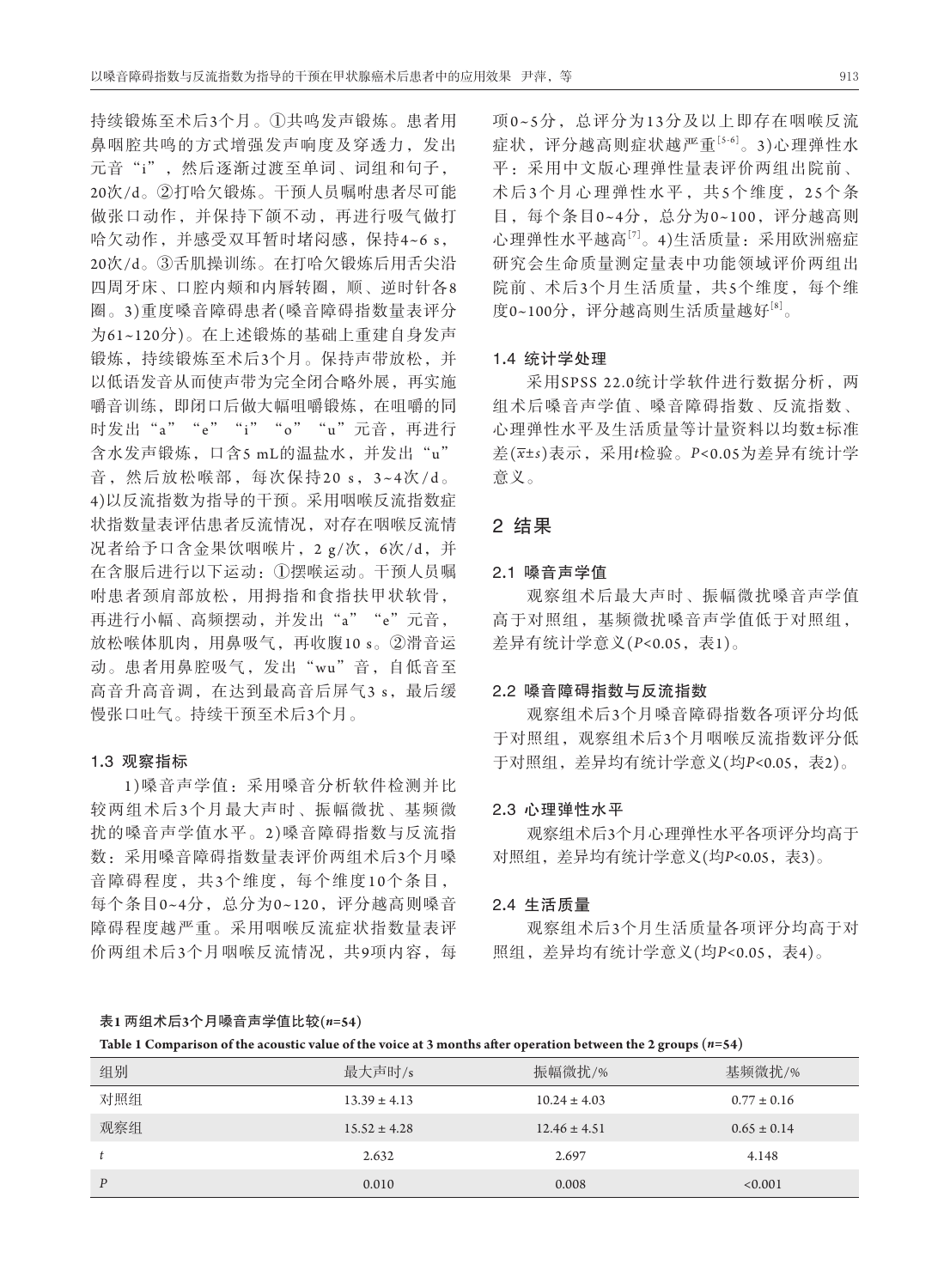| ۹ |  |
|---|--|

# 表**2** 两组术后**3**个月嗓音障碍指数与反流指数比较**(***n=***54)**

|  | Table 2 Comparison of voice disorder index and reflux index at 3 months after operation between the 2 groups ( $\it n$ =54) |  |
|--|-----------------------------------------------------------------------------------------------------------------------------|--|
|--|-----------------------------------------------------------------------------------------------------------------------------|--|

| 组别  |                 |                 |                 |                  |                  |
|-----|-----------------|-----------------|-----------------|------------------|------------------|
|     | 牛理              | 功能              | 情感              | 总分               | 咽喉反流指数评分         |
| 对照组 | $7.62 \pm 1.28$ | $5.74 \pm 1.18$ | $1.93 \pm 0.31$ | $15.38 \pm 2.03$ | $12.33 \pm 2.85$ |
| 观察组 | $6.50 \pm 1.33$ | $4.48 \pm 1.24$ | $1.18 \pm 0.33$ | $12.05 \pm 1.98$ | $8.87 \pm 1.26$  |
| t   | 4.459           | 5.409           | 12.173          | 8.629            | 8.159            |
| P   | < 0.001         | < 0.001         | < 0.001         | < 0.001          | < 0.001          |

## 表**3** 两组出院前及术后**3**个月心理弹性水平比较**(***n=***54)**

**Table 3 Comparison of the psychological resilience level before discharge and 3 months after operation between the 2 groups (***n=***54)**

| 时间    | 组别               |                 |                  | 心理弹性水平评分         |                  |                  |
|-------|------------------|-----------------|------------------|------------------|------------------|------------------|
|       |                  | 信念              | 控制感              | 坚韧性              | 适应性              | 应对压力             |
| 出院前   | 对照组              | $4.49 \pm 0.71$ | $6.68 \pm 0.84$  | $17.79 \pm 3.15$ | $11.51 \pm 2.08$ | $14.22 \pm 2.31$ |
|       | 观察组              | $4.52 \pm 0.74$ | $6.71 \pm 0.79$  | $18.05 \pm 3.21$ | $11.72 \pm 2.13$ | $14.29 \pm 2.28$ |
|       | t                | 0.215           | 0.191            | 0.425            | 0.518            | 0.158            |
|       | P                | 0.830           | 0.849            | 0.672            | 0.605            | 0.874            |
| 术后3个月 | 对照组              | $6.29 \pm 0.76$ | $11.74 \pm 2.28$ | $22.05 \pm 4.17$ | $14.42 \pm 2.38$ | $17.36 \pm 3.17$ |
|       | 观察组              | $7.68 \pm 0.84$ | $12.82 \pm 2.31$ | $26.83 \pm 4.27$ | $16.71 \pm 3.03$ | $22.35 \pm 4.03$ |
|       | t                | 9.017           | 2.445            | 5.885            | 4.368            | 7.152            |
|       | $\boldsymbol{P}$ | < 0.001         | 0.016            | < 0.001          | < 0.001          | < 0.001          |

# 表**4** 两组出院前及术后**3**个月生活质量比较**(***n=***54)**

#### **Table 4 Comparison of quality of life before discharge and 3 months after operation between the 2 groups (***n=***54)**

| 时间    | 组别               |                  |                  | 生活质量评分           |                  |                  |
|-------|------------------|------------------|------------------|------------------|------------------|------------------|
|       |                  | 认知功能             | 角色功能             | 社会功能             | 躯体功能             | 情绪功能             |
| 出院前   | 对照组              | $60.38 \pm 7.05$ | $53.04 \pm 7.22$ | $62.15 \pm 7.39$ | $60.05 \pm 7.44$ | $62.57 \pm 7.28$ |
|       | 观察组              | $60.29 \pm 7.14$ | $52.73 \pm 7.14$ | $61.96 \pm 7.44$ | $60.62 \pm 7.19$ | $62.09 \pm 7.31$ |
|       | t                | 0.066            | 0.224            | 0.133            | 0.405            | 0.342            |
|       | P                | 0.948            | 0.823            | 0.894            | 0.686            | 0.733            |
| 术后3个月 | 对照组              | $69.36 \pm 8.22$ | $60.69 \pm 7.28$ | $69.55 \pm 8.03$ | $67.05 \pm 7.58$ | $70.06 \pm 8.37$ |
|       | 观察组              | $80.31 \pm 8.47$ | $69.17 \pm 8.04$ | $77.29 \pm 8.12$ | $76.04 \pm 7.27$ | $77.38 \pm 8.72$ |
|       | t                | 6.817            | 5.745            | 4.981            | 6.290            | 4.450            |
|       | $\boldsymbol{P}$ | < 0.001          | < 0.001          | < 0.001          | < 0.001          | < 0.001          |

# 3讨论

目前临床对于甲状腺癌患者主要可采用手术治 疗,但患者因受术中麻醉插管影响及手术创伤[9],

术后咽部易出现创伤性炎症、声带水肿等,从而引 发患者咽喉疼痛、声音嘶哑等症状,对其生活质量 造成影响[10-11]。相关调查结果[12]显示甲状腺切除术 可造成患者术后1周嗓音发生改变。虽然甲状腺癌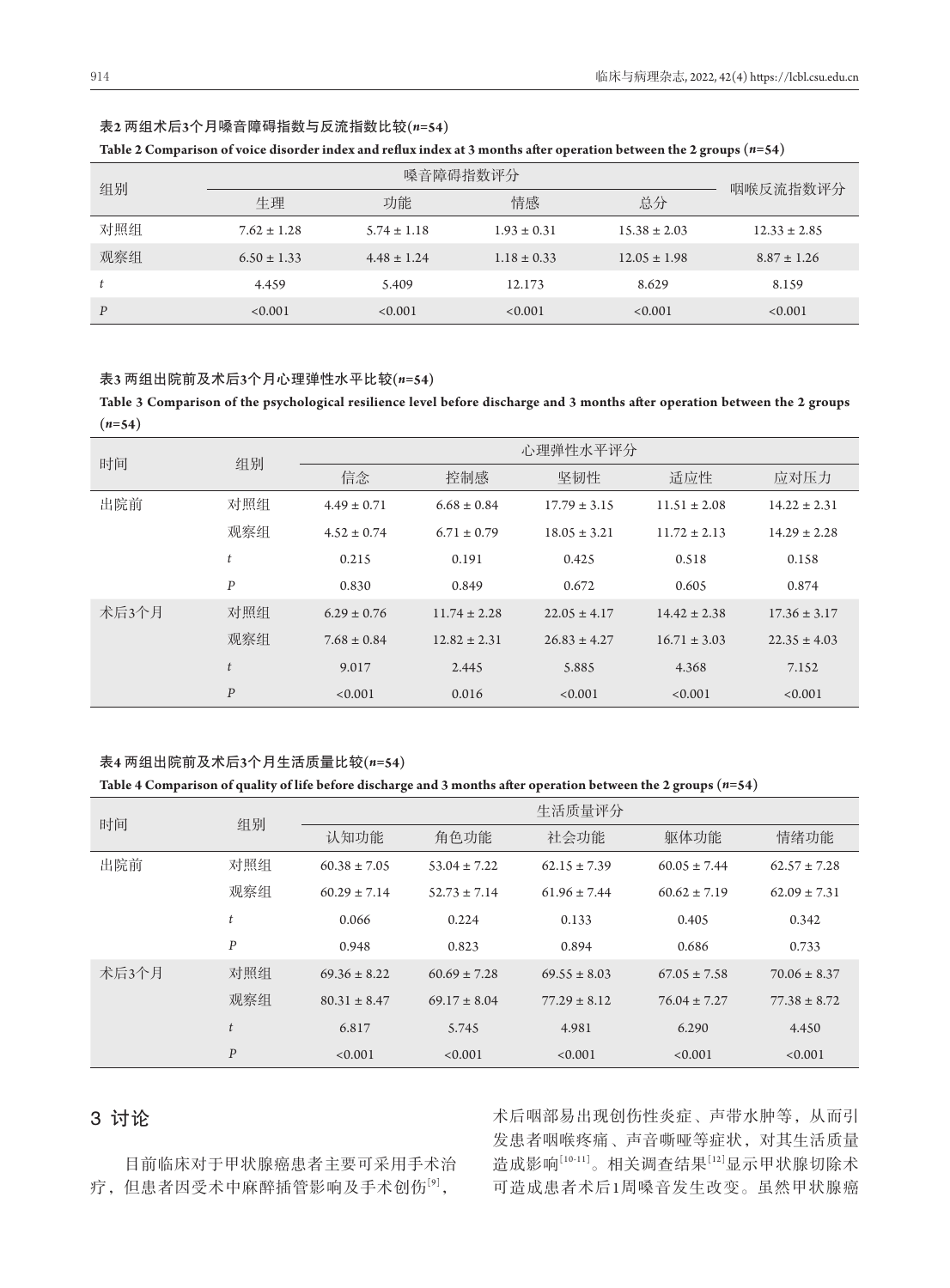患者术后嗓音相关并发症能够采用喉诊来诊断,但 假阳性偏高,因此临床通常将反流指数、嗓音障碍 指数作为患者术后评估指标[13-14]。本研究通过对甲 状腺癌患者实施以嗓音障碍指数与返流指数为指 导的干预,取得了显著效果。

本研究结果显示:观察组术后最大声时、振 幅微扰嗓音声学值高于对照组,基频微扰嗓音声 学值低于对照组(*P<*0.05)。这表明对甲状腺癌患者 实施以嗓音障碍指数与返流指数为指导的干预可 有效改善嗓音声学值水平,缓解其术后嗓音障碍 和咽喉反流程度。分析原因主要为:嗓音声学指 数是评估人体嗓音的有效客观指标。而观察组采 用嗓音障碍指数与返流指数作为评估患者嗓音障 碍程度及反流情况的指标,并通过其具体嗓音障 碍程度实施针对性干预[15-16]。轻度嗓音障碍者由 于其未出现声带的黏膜病变,同时声带完整性较 好,因此仅实施喉部放松练习、呼气吐纳练习及 运动姿势锻炼即可取得较好嗓音保健效果[17-18];中 度嗓音障碍患者通常存在声带水肿等情况,因此 给予此类患者在轻度患者训练的基础上实施共鸣 发声锻炼、打哈欠锻炼、舌肌操训练以充分训练 患者喉部声带相关的组织和肌肉,有效改变术后 喉部肌肉组织粘连[19-20];重度嗓音障碍患者通常具 有肿块压迫、组织纤维化情况,因此需给予实施 重建自身发声锻炼,从而有效改善其术后嗓音异 常情况[21-22]。在本研究中,观察组术后3个月心理 弹性水平各项评分均高于对照组,生活质量各项 评分均高于对照组(*P<*0.05)。这表明以嗓音障碍指 数与返流指数为指导的干预可有效促进其心理弹 性水平提升,改善生活质量。分析原因主要为: 术后咽喉反流症状及嗓音障碍情况会对患者造成 困扰,易引发焦虑等不良心理情绪。嗓音障碍指 数作为实用性较强的发生障碍评估指标,其重复 性较好,能有效反映患者术后自我感知嗓音障碍 对其日常工作、生活及社会活动的影响[23]。通过 对患者的嗓音障碍指数评估结果实施喉部放松练 习、喉部放松练习、呼气吐纳练习及含水发声锻 炼等针对性干预可有效改善促进嗓音恢复;而通 过以反流指数构建的干预措施可有效缓解咽喉水 肿及炎症。金果饮咽喉片可促使患者咽部疼痛缓 解,在含服同时实施滑音和摆喉运动可有效避免 咽喉部干燥,促进炎症缓解,帮助其提升躯体功 能,改善嗓音异常情况,促进由于嗓音异常、疼 痛等造成的负性情绪缓解,从而提升情绪功能, 改善心理弹性水平,使其更好地适应新角色,改 善其角色功能[24]。同时,患者根据评分对自我疾

病认知度有显著提升,能够配合干预,使其临床 症状改善,出院后可更适应于新的生活,促进社 会功能提升,最终有效改善其生活质量[25]。

综上,以嗓音障碍指数与返流指数为指导的 干预应用于甲状腺癌患者中可改善嗓音声学值水 平,减轻术后嗓音障碍及咽喉反流程度,从而提 高心理弹性水平及生活质量。

# 参考文献

- 1. 李精健, 苟菊香, 周倩, 等. 阳光心晴管理模式在甲状腺癌患者中 的管理和应用[ J]. 现代预防医学, 2019, 46(20): 3822-3825, 3835. LI Jingjian, GOU Juxiang, ZHOU Qian, et al. Management and application of Sunshine Xinqing management model in patients with thyroid cancer[ J]. Modern Preventive Medicine, 2019, 46(20): 3822- 3825, 3835.
- 2. Yin LX, Puccinelli CL, Van Abel K, et al. Prognostic factors in patients with differentiated thyroid cancers metastatic to the cervical spine[J]. Laryngoscope, 2021, 131(5): E1741-E1747.
- 3. Grani G, Ramundo V, Falcone R, et al. Thyroid cancer patients with no evidence of disease: the need for repeat neck ultrasound[ J]. J Clin Endocrinol Metab, 2019, 104(11): 4981-4989.
- 4. 黄小红, 顾雪梅, 李莉, 等. 家庭干预对DTC术后131I治疗患者康 复的研究[J]. 重庆医学, 2020, 49(2): 342-344. HUANG Xiaohong, GU Xuemei, LI Li, et al. Research on family intervention on the rehabilitation of patients treated with 131I after DTC[J]. Chongqing Medical, 2020, 49(2): 342-344.
- 5. Ahmadi S, Gonzalez JM, Talbott M, et al. Patient preferences around extent of surgery in low-risk thyroid cancer: a discrete choice experiment[ J]. Thyroid, 2020, 30(7): 1044-1052.
- 6. Bhatt N, Taufique Z, Kamen E, et al. Improving thyroid function monitoring in head and neck cancer patients: A quality improvement study[ J]. Laryngoscope, 2020, 130(11): E573-E579.
- 7. Sandler ML, Lazarus CL, Ru M, et al. Effects of jaw exercise intervention timing on outcomes following oral and oropharyngeal cancer surgery: Pilot study[ J]. Head Neck, 2019, 41(11): 3806-3817.
- 8. 孙佰玲, 孙银侠. 微信延续性随访干预对甲状腺癌术后患者心理 状态与生活质量的影响[ J]. 中国数字医学, 2020, 15(5): 122-124. SUN Bailing, SUN Yinxia. Effects of WeChat continuous follow-up intervention on the psychological state and quality of life of patients with thyroid cancer after surgery[J]. China Digital Medicine, 2020, 15(5): 122-124.
- 9. Du B, Wang F, Wu L, et al. Cause-specific mortality after diagnosis of thyroid cancer: a large population-based study[ J]. Endocrine, 2021, 72(1): 179-189.